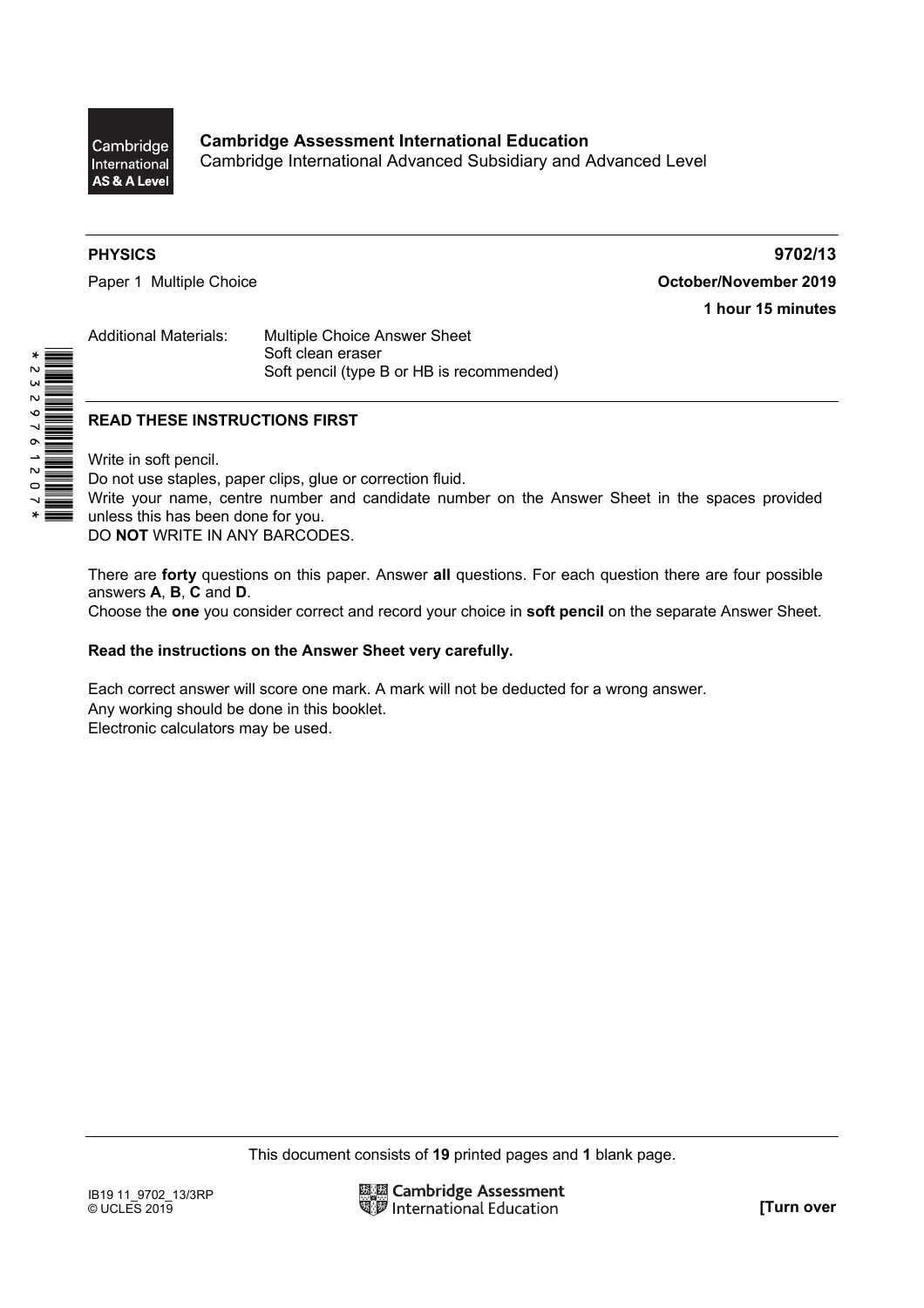# **Data**

| speed of light in free space | $c = 3.00 \times 10^8 \text{ m s}^{-1}$                           |
|------------------------------|-------------------------------------------------------------------|
| permeability of free space   | $\mu_{0} = 4\pi \times 10^{-7}$ H m <sup>-1</sup>                 |
| permittivity of free space   | $\varepsilon_{0}$ = 8.85 × 10 <sup>-12</sup> F m <sup>-1</sup>    |
|                              | $(\frac{1}{4\pi \epsilon_0} = 8.99 \times 10^9 \text{ m F}^{-1})$ |
| elementary charge            | $e = 1.60 \times 10^{-19}$ C                                      |
| the Planck constant          | $h = 6.63 \times 10^{-34}$ Js                                     |
| unified atomic mass unit     | $1 u = 1.66 \times 10^{-27}$ kg                                   |
| rest mass of electron        | $m_e$ = 9.11 $\times$ 10 <sup>-31</sup> kg                        |
| rest mass of proton          | $m_{\rm p}$ = 1.67 $\times$ 10 <sup>-27</sup> kg                  |
| molar gas constant           | $R = 8.31$ J K <sup>-1</sup> mol <sup>-1</sup>                    |
| the Avogadro constant        | $N_A = 6.02 \times 10^{23}$ mol <sup>-1</sup>                     |
| the Boltzmann constant       | $k = 1.38 \times 10^{-23}$ J K <sup>-1</sup>                      |
| gravitational constant       | $G = 6.67 \times 10^{-11}$ N m <sup>2</sup> kg <sup>-2</sup>      |
| acceleration of free fall    | $q = 9.81 \text{ m s}^{-2}$                                       |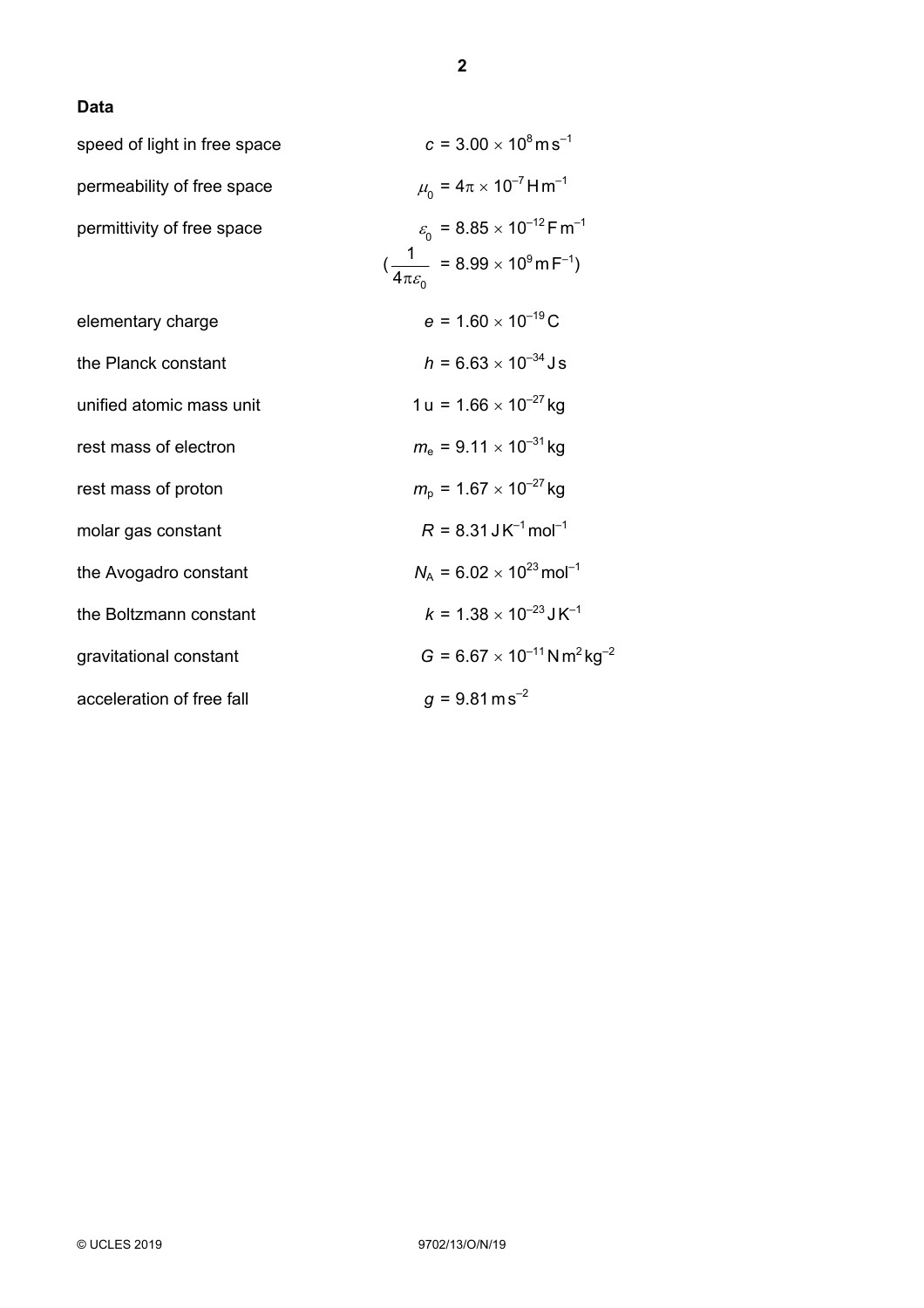# **Formulae**

| uniformly accelerated motion   | $s = ut + \frac{1}{2}at^2$<br>$v^2 = u^2 + 2as$                          |
|--------------------------------|--------------------------------------------------------------------------|
| work done on/by a gas          | $W = p\Delta V$                                                          |
| gravitational potential        | $\phi = -\frac{Gm}{r}$                                                   |
| hydrostatic pressure           | $p = \rho gh$                                                            |
| pressure of an ideal gas       | $p = \frac{1}{3} \frac{Nm}{V} < c^2$                                     |
| simple harmonic motion         | $a = -\omega^2 x$                                                        |
| velocity of particle in s.h.m. | $v = v_0 \cos \omega t$<br>$v=\pm\,\omega\,\sqrt{(x_{\rm o}^{\ 2}-x^2)}$ |
| Doppler effect                 | $f_o = \frac{f_s v}{v + v}$                                              |
| electric potential             | $V = \frac{Q}{4\pi \varepsilon_{\rm s} r}$                               |
| capacitors in series           | $1/C = 1/C_1 + 1/C_2 + $                                                 |
| capacitors in parallel         | $C = C_1 + C_2 + $                                                       |
| energy of charged capacitor    | $W = \frac{1}{2}QV$                                                      |
| electric current               | $I = Anvq$                                                               |
| resistors in series            | $R = R_1 + R_2 + $                                                       |
| resistors in parallel          | $1/R = 1/R_1 + 1/R_2 + $                                                 |
| Hall voltage                   | $V_{\text{H}} = \frac{BI}{nta}$                                          |
| alternating current/voltage    | $x = x_0 \sin \omega t$                                                  |
| radioactive decay              | $x = x_0 \exp(-\lambda t)$                                               |
| decay constant                 | $\lambda = \frac{0.693}{t_1}$                                            |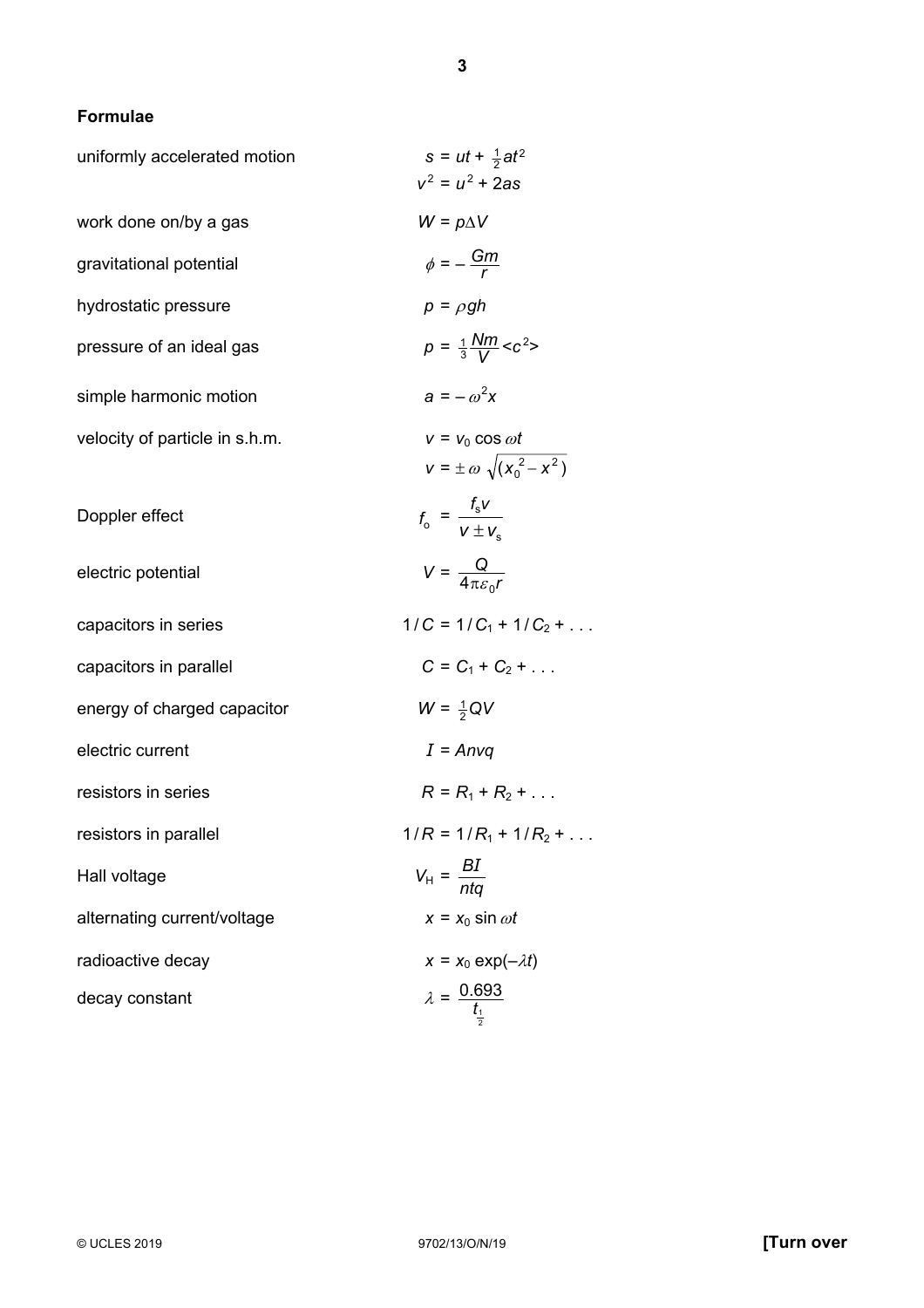- **1** Which quantity with its unit is correct?
	- **A** acceleration of a bicycle =  $1.4 \text{ m s}^{-1}$
	- **B** electric current in a lamp =  $0.25As^{-1}$
	- **C** electric potential difference across a battery =  $8.0 \, \text{J C}^{-1}$
	- **D** kinetic energy of a car =  $4500 \text{ N m}^{-1}$
- **2** Which two units are **not** equivalent to each other?
	- **A** Nm and  $\text{kg m}^2 \text{s}^{-2}$
	- **B**  $Ns$  and  $kgms^{-1}$
	- **C**  $\text{J s}^{-1}$  and kg m<sup>2</sup> s<sup>-3</sup>
	- **D** Pa and  $kgms^{-2}$
- **3** The arrow represents a vector R.



Which diagram does **not** represent R as two perpendicular components?

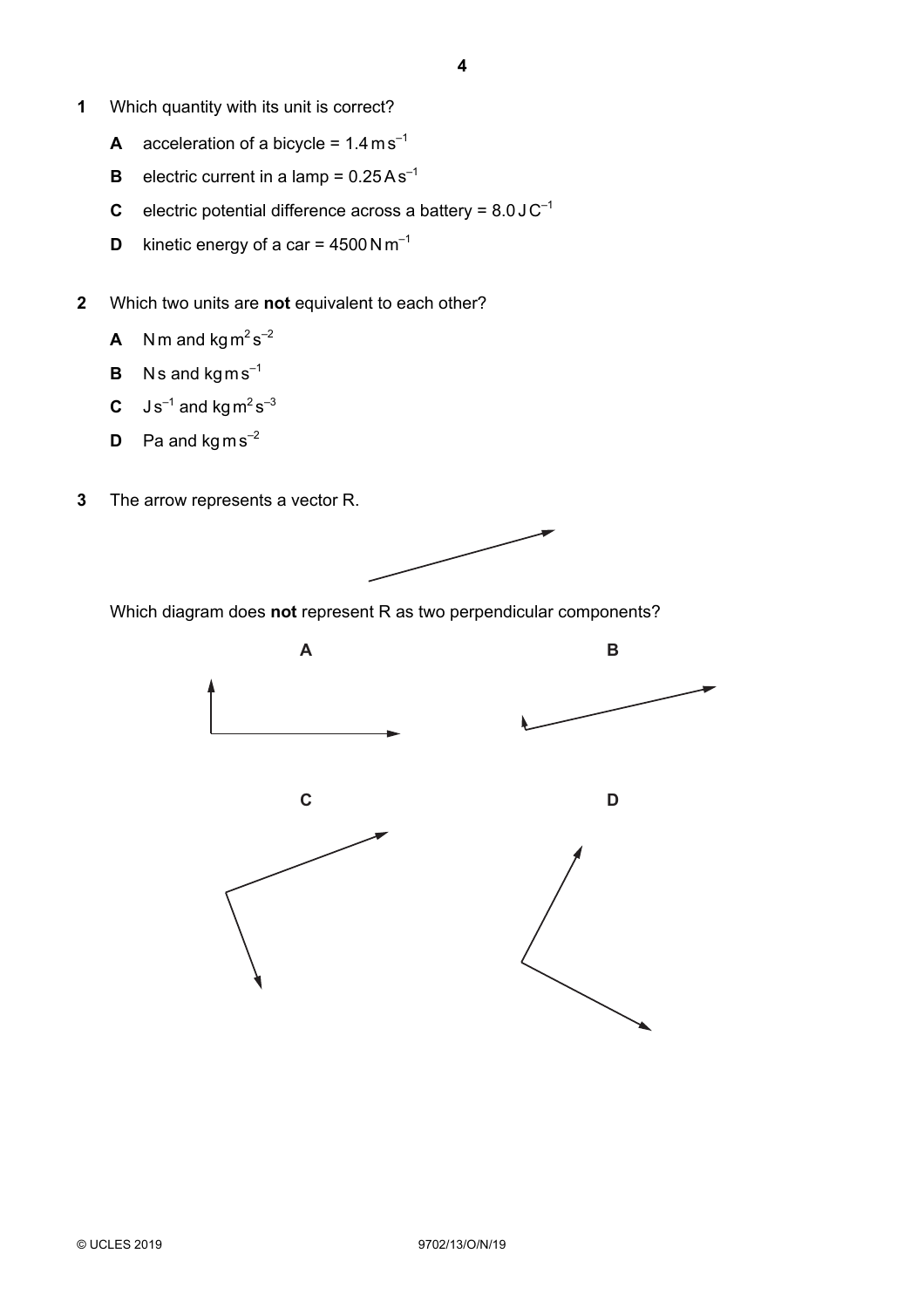- **4** What could reduce systematic errors?
	- **A** averaging a large number of measurements
	- **B** careful calibration of measuring instruments
	- **C** reducing the sample size
	- **D** repeating measurements
- **5** The power loss P in a resistor is calculated using the formula  $P = \frac{V^2}{R}$ .

The percentage uncertainty in the potential difference *V* is 3% and the percentage uncertainty in the resistance *R* is 2%.

What is the percentage uncertainty in *P*?

**A** 4% **B** 7% **C** 8% **D** 11%

**6** A lead sphere is released from rest at point X, a long way above the surface of a planet. The sphere falls in a vacuum. After a time of 4.0 s, it has fallen through a vertical distance of 3.0 m. Assume the acceleration of free fall is constant.

How far will the sphere have fallen from point X at a time of 20 s after its release?

| <b>B</b> 75m<br>$C$ 80 m<br>A 15m |  |  |  |  |  |  | $D = 2000 \text{ m}$ |
|-----------------------------------|--|--|--|--|--|--|----------------------|
|-----------------------------------|--|--|--|--|--|--|----------------------|

**7** A box rests on the Earth, as shown.

Newton's third law describes how forces of the same type act in pairs. One of the forces of a pair is the weight *W* of the box.

Which arrow represents the other force of this pair?

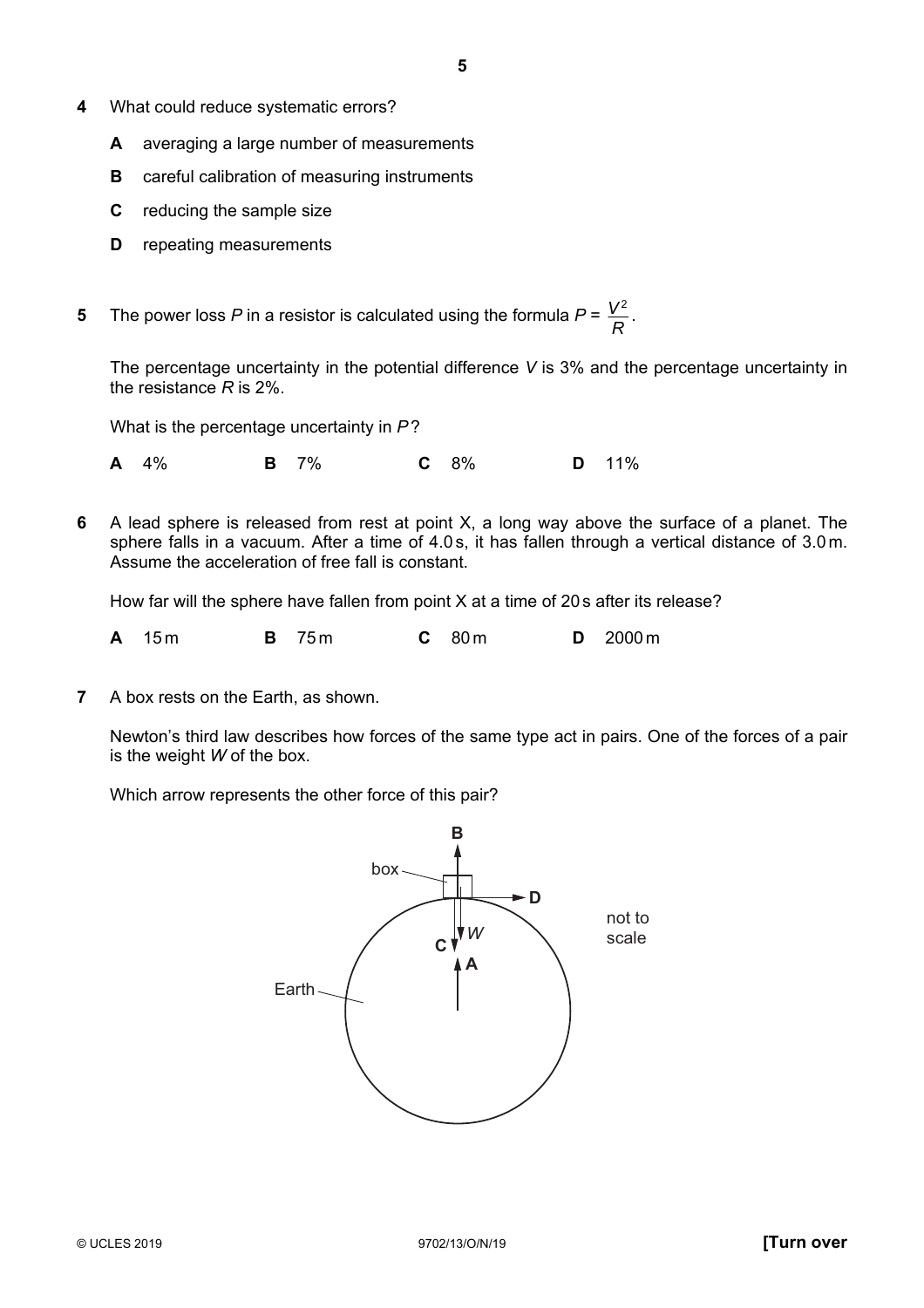

When the forces become equal, which statement is correct?

to the weight and there is no resultant force acting on the snowflake.

- **A** The snowflake accelerates.
- **B** The snowflake decelerates.
- **C** The snowflake is stationary.
- **D** The snowflake moves at a constant velocity.
- **9** Two objects X and Y in an isolated system undergo a perfectly elastic collision. The velocities of the objects before and after the collision are shown.



What is the speed *v* of Y after the collision?

**A** 2.0 m s<sup>-1</sup> **B** 18 m s<sup>-1</sup> **C** 22 m s<sup>-1</sup> **D** 24 m s<sup>-1</sup>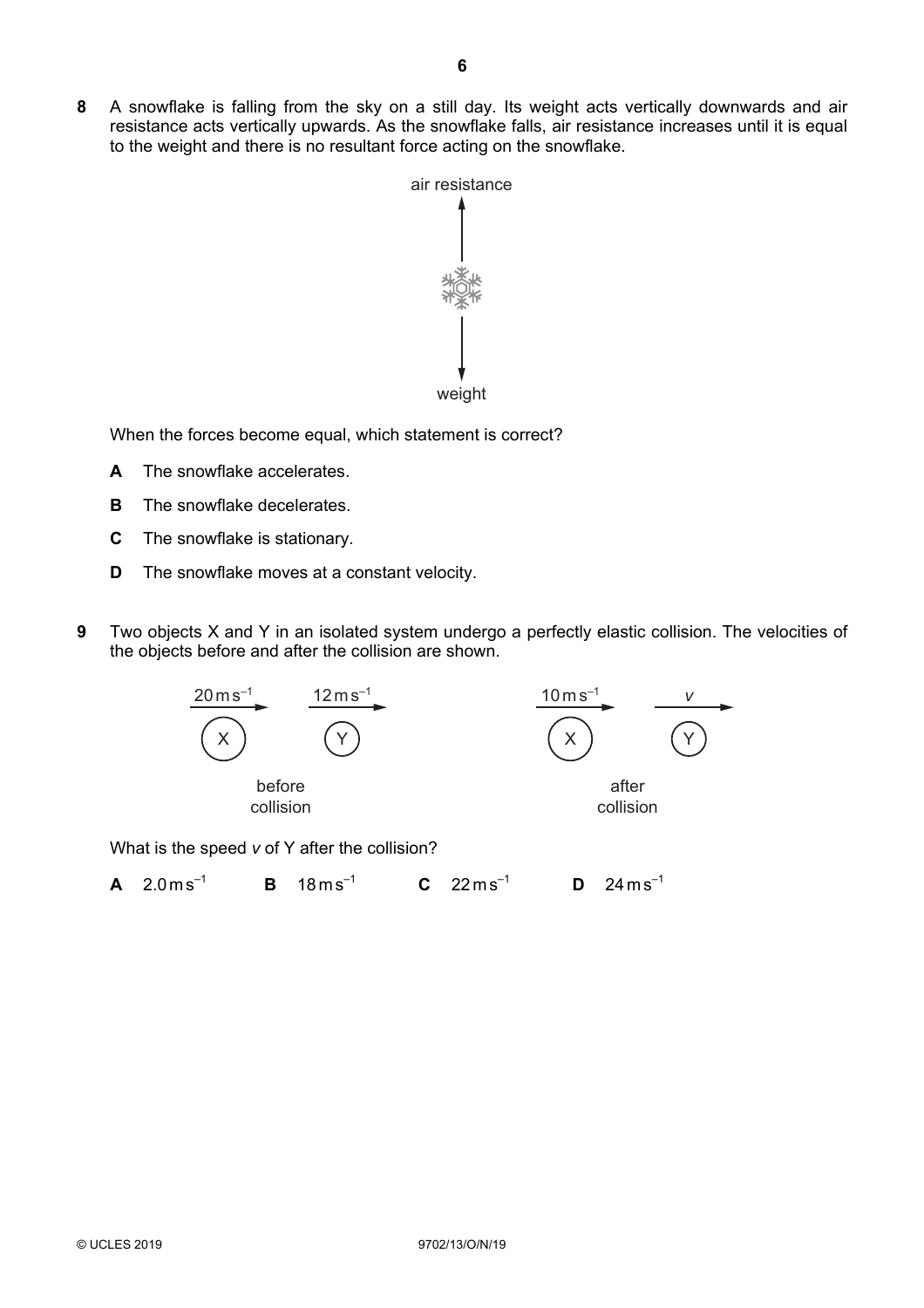**10** A solid sphere, which is less dense than water, is held completely immersed in water a few metres below the surface. The density of the water is uniform.

The sphere is released. Immediately after release, the sphere rises.

Which row correctly describes the changes in the upthrust on the sphere and the resultant force on the sphere?

|   | upthrust on<br>the sphere | resultant force<br>on the sphere |  |
|---|---------------------------|----------------------------------|--|
| A | constant                  | increasing                       |  |
| в | constant                  | decreasing                       |  |
| C | decreasing                | increasing                       |  |
| D | decreasing                | decreasing                       |  |

**11** The diagram shows two pairs X and Y of parallel forces.



Which statement is correct?

- **A** X is equivalent to a clockwise torque of 10 N m and a force of 20 N to the left.
- **B** X is equivalent to a clockwise torque of 20 N m only.
- **C** Y is equivalent to an anticlockwise torque of 30N m and a force of 20 N to the left.
- **D** Y is equivalent to an anticlockwise torque of 30 N m only.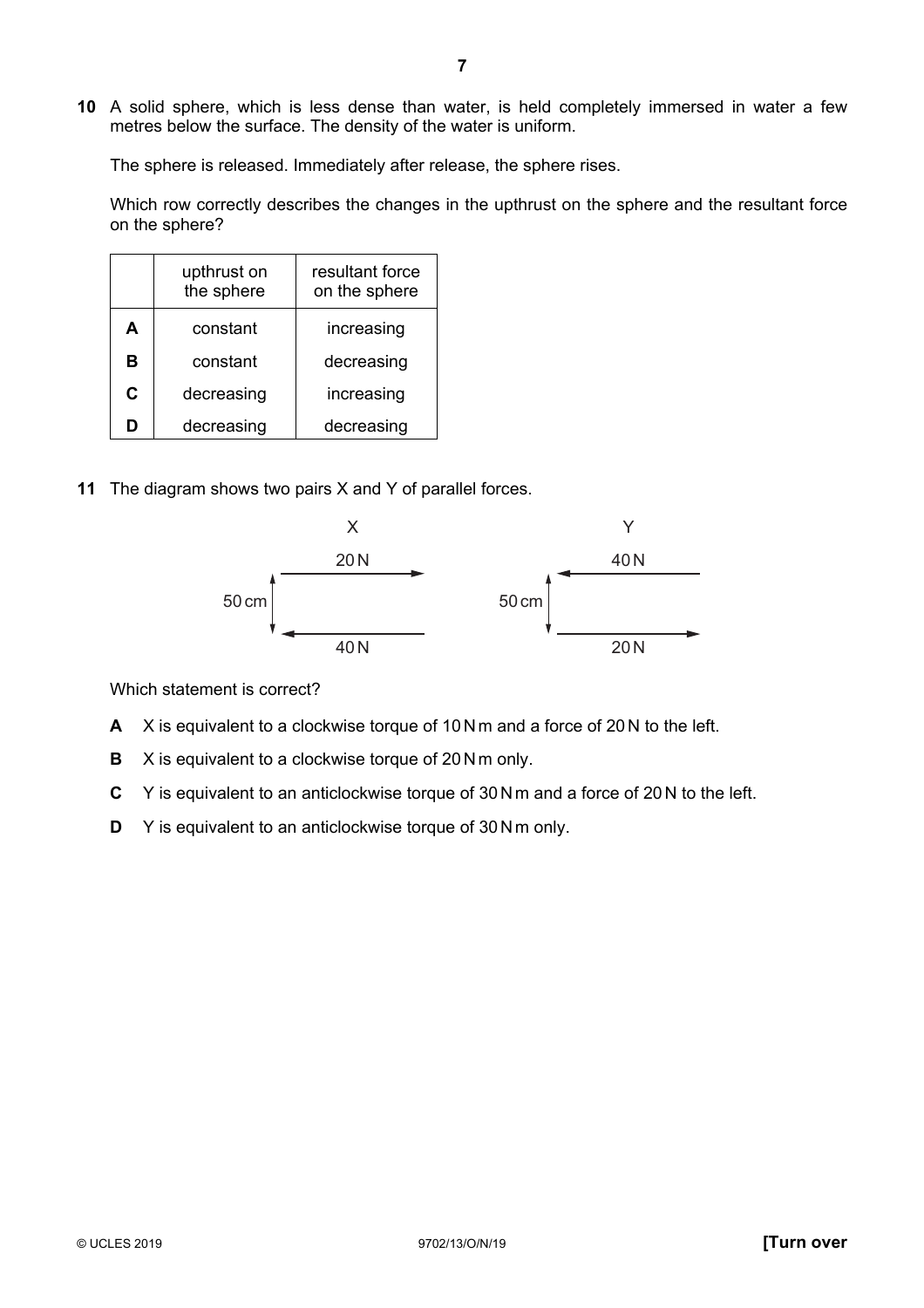**12** A heavy ball hanging from a cable is held in equilibrium by a chain, as shown.



Which vector diagram shows the three forces acting on the ball?

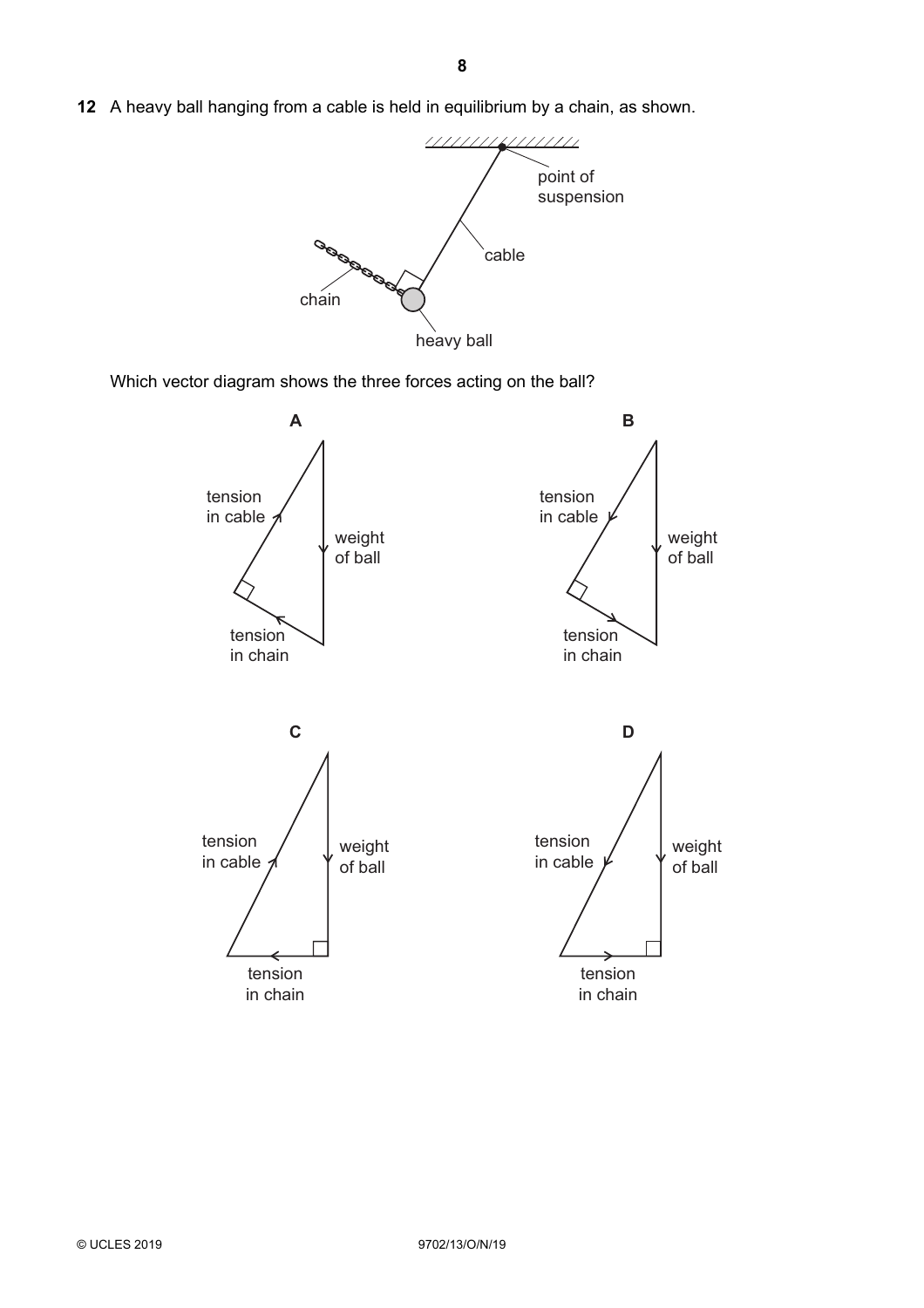**13** At sea level, atmospheric pressure is 100 kPa and the density of air is 1.3 kg m–3.

Assume that the density of air decreases linearly with height above sea level.

What is an estimate of the total height of the atmosphere based on this information?

**A** 7.8 km **B** 16 km **C** 77 km **D** 150 km

**14** Trains supply coal to a power station. The table shows quantities describing the operation of the power station.

|                              | symbol | unit |
|------------------------------|--------|------|
| power station average output | P      | w    |
| number of trains per day     | Ν      |      |
| mass of coal on a train      | м      | kq   |
| energy from 1 kg of coal     | F      |      |
| number of seconds in one day | S.     |      |

Which expression gives the efficiency of the power station?

$$
\mathbf{A} \quad \frac{PS}{NME} \qquad \qquad \mathbf{B} \quad \frac{PSN}{ME} \qquad \qquad \mathbf{C} \quad \frac{NME}{PS} \qquad \qquad \mathbf{D} \quad \frac{NM}{PSE}
$$

**15** A piston in a gas supply pump has an area of 500 cm<sup>2</sup> and it moves a distance of 30 cm. The pump moves the gas against a fixed pressure of 4000Pa.

How much work is done by the piston?

**A** 60 J **B**  $6.0 \times 10^3$  J **C**  $6.0 \times 10^5$  J **D**  $6.0 \times 10^7$  J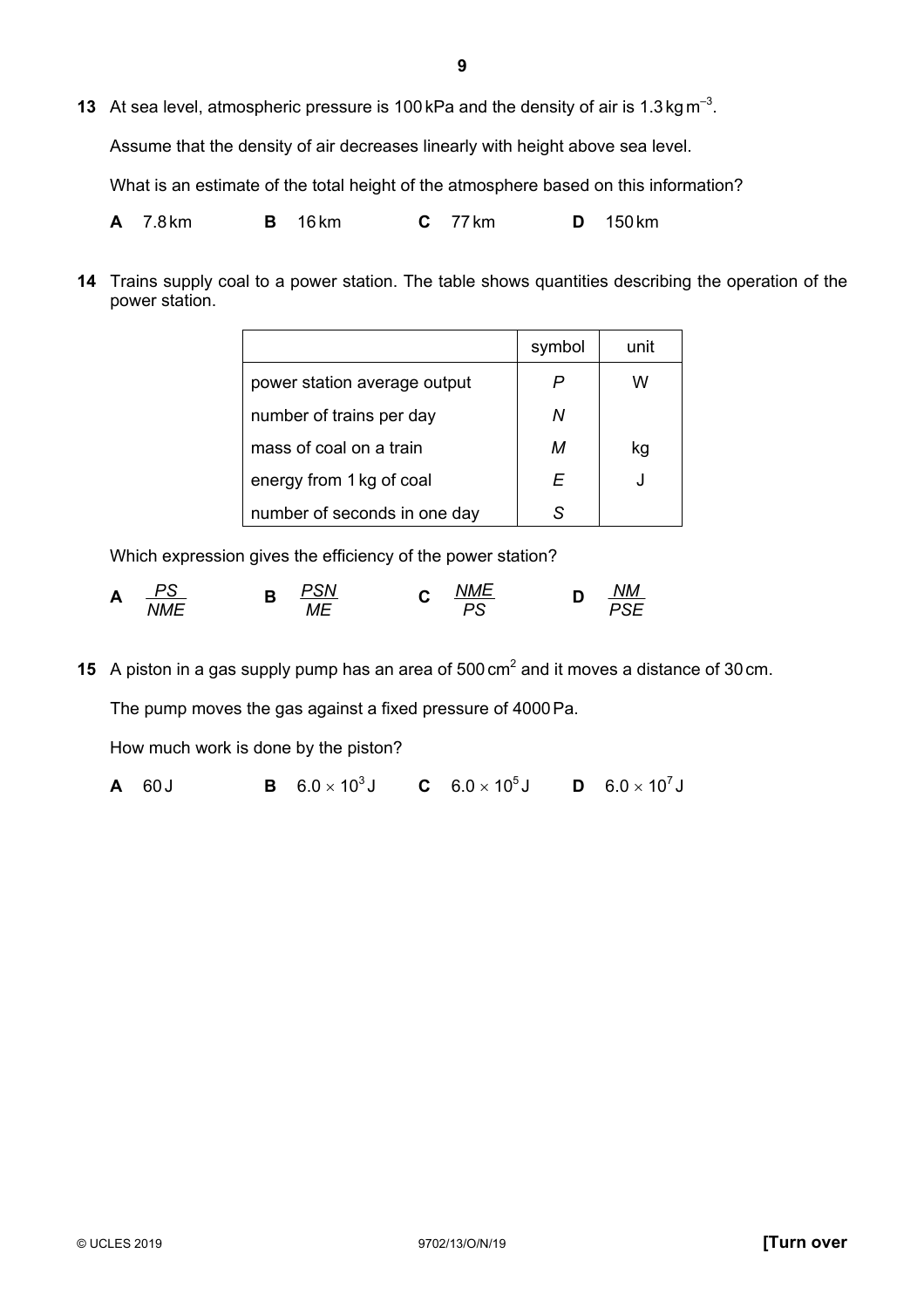**16** A steel ball is falling at constant speed in oil.

Which graph shows the variation with time of the gravitational potential energy  $E<sub>p</sub>$  and the kinetic energy  $E_k$  of the ball?



**17** The maximum useful output power of a car travelling on a horizontal road is *P*. The total resistive force acting on the car is  $kv^2$ , where *v* is the speed of the car and *k* is a constant.

Which equation is correct when the car is travelling at maximum speed?

- **A**  $v^3 = \frac{P}{r}$ *k* **B**  $v^2 = \frac{P}{f}$ *k* **C**  $v =$  $P\big)^2$  $\left(\frac{P}{k}\right)^2$  **D**  $v = \left(\frac{P}{k}\right)^3$  $\left(\frac{P}{k}\right)$
- **18** Initially, four identical uniform blocks, each of mass *m* and thickness *h*, are spread on a table.



The acceleration of free fall is *g*.

How much work is done on the blocks in stacking them on top of one another?

|  | $A \quad 3mgh$ |  | <b>B</b> 6 mgh |  | $C \quad 8 \, mgh$ | $D = 10$ mgh |
|--|----------------|--|----------------|--|--------------------|--------------|
|--|----------------|--|----------------|--|--------------------|--------------|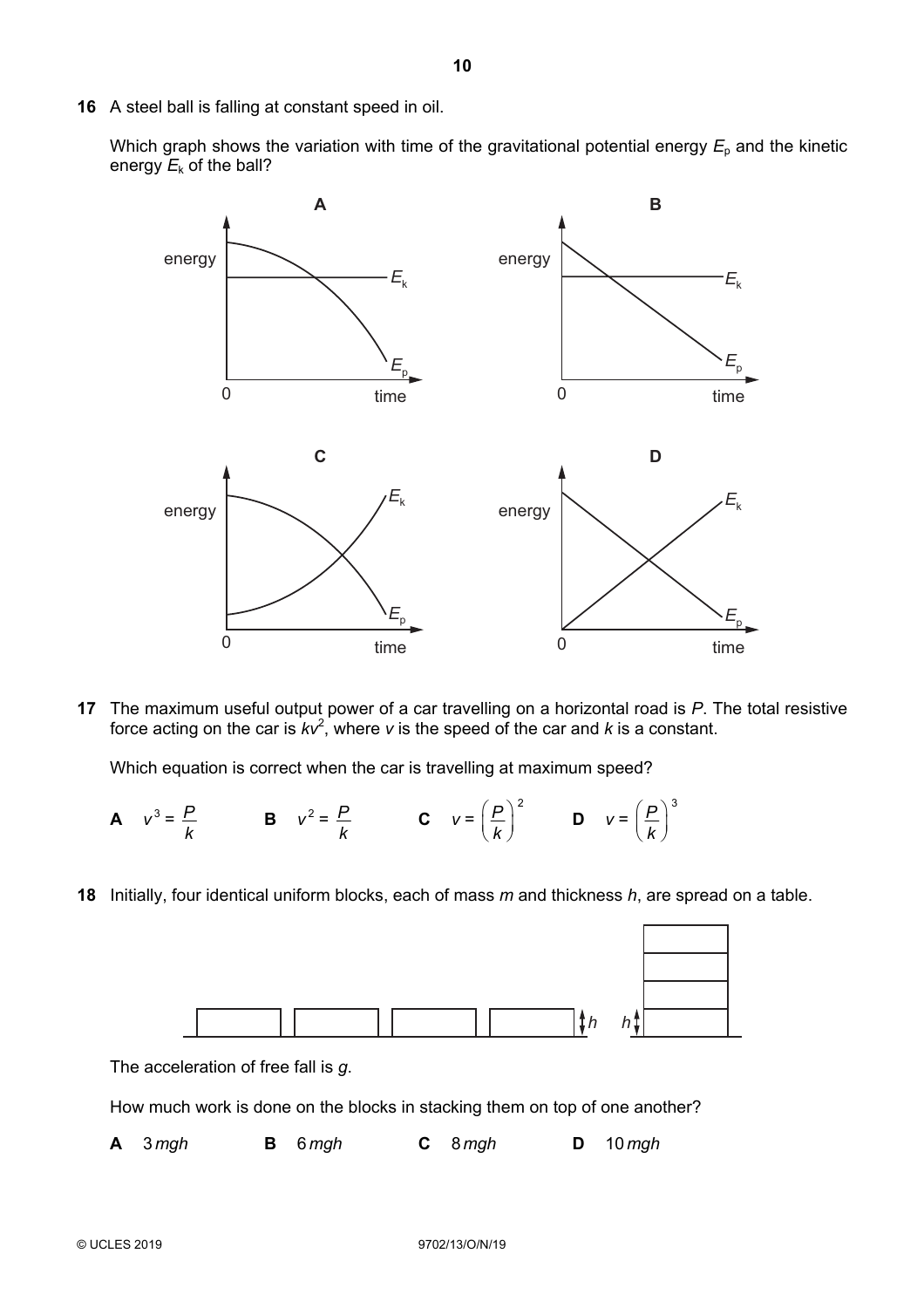**19** The stress–strain graph for a wire is shown.



What is the Young modulus of the material of the wire?

- **A**  $6.7 \times 10^{-12}$ Pa
- **B**  $6.7 \times 10^{-9}$ Pa
- **C**  $1.5 \times 10^8$  Pa
- **D**  $1.5 \times 10^{11}$ Pa
- **20** The diagram shows a force–extension graph for a rubber band as the band is extended and then the stretching force is decreased to zero.



What can be deduced from the graph?

- **A** The rubber band does not return to its original length when the force is decreased to zero.
- **B** The rubber band obeys Hooke's law for the extensions shown.
- **C** The rubber band remains elastic for the extensions shown.
- **D** The shaded area represents the work done in extending the rubber band.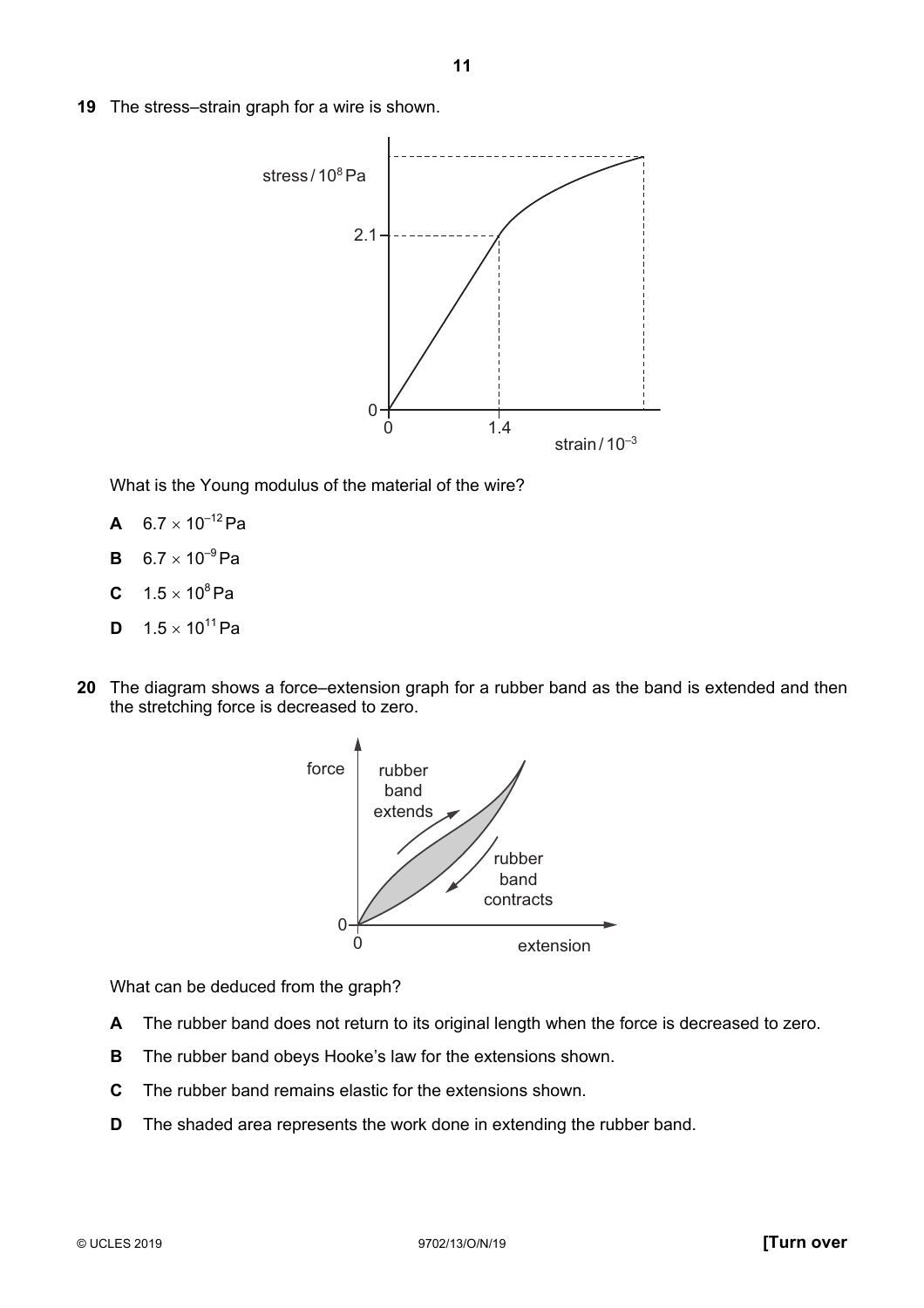- **21** Which statement about light waves and sound waves is **not** correct?
	- **A** Light waves and sound waves can both demonstrate the Doppler effect.
	- **B** Light waves are transverse waves and sound waves are longitudinal waves.
	- **C** Light waves can be diffracted but sound waves cannot.
	- **D** Light waves can travel in a vacuum but sound waves cannot.
- **22** The graph represents a sound wave.



Which statement is correct?

- **A** The wave is longitudinal and has a period of 25 ms.
- **B** The wave is longitudinal and has a frequency of 50 Hz.
- **C** The wave is transverse and has an amplitude of  $3 \mu m$ .
- **D** The wave is transverse and has a wavelength of 20 ms.
- **23** A cathode-ray oscilloscope (CRO) is used to display a wave of frequency 5.0 kHz. The display is shown.



What is the time-base setting of the CRO?

**A**  $10 \mu s \text{ cm}^{-1}$  **B**  $100 \mu s \text{ cm}^{-1}$  **C**  $10 \text{ ms cm}^{-1}$  **D**  $100 \text{ ms cm}^{-1}$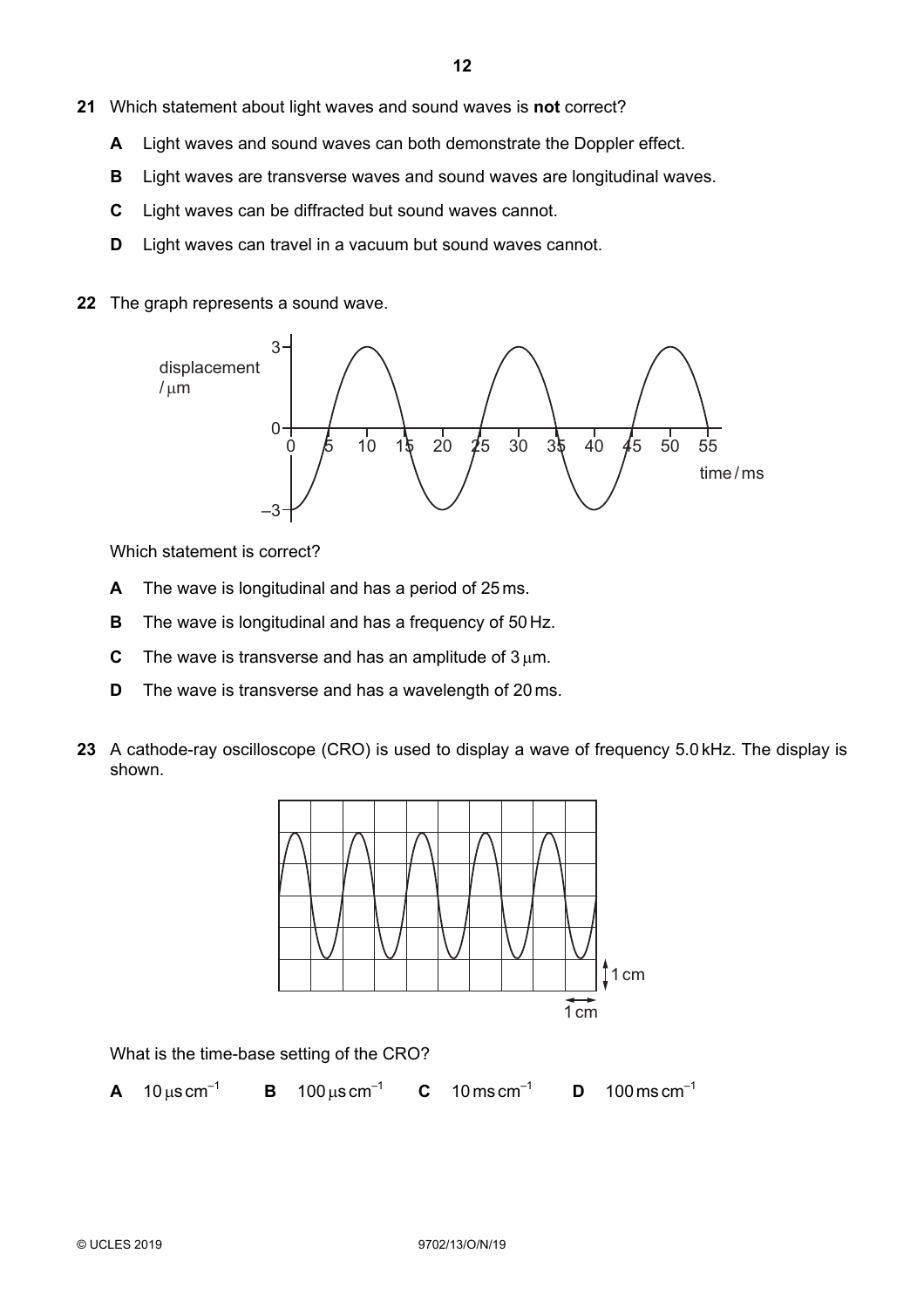**24** A siren emits sound of frequency 1000 Hz. The siren moves at 20 ms<sup>-1</sup> towards an observer who is standing still.

The speed of sound in the air is  $330 \text{ m s}^{-1}$ .

Which expression would correctly give the frequency heard by the observer?

| A | $\frac{1000 \times 330}{330 + 20}$ |
|---|------------------------------------|
| B | $\frac{1000 \times 330}{330 - 20}$ |
| C | $\frac{1000 (330 + 20)}{330}$      |
| D | $\frac{1000 (330 - 20)}{330}$      |

**25** A source of sound of constant power *P* is situated in an open space. The intensity *I* of sound at distance *r* from this source is given by

$$
I=\frac{P}{4\pi r^2}.
$$

How does the amplitude *a* of the vibrating air molecules vary with the distance *r* from the source?

**A** *a* ∝ *r*  $\frac{1}{r}$  **B**  $a \propto \frac{1}{r^2}$ 1 *r* **C** *a* ∝ *r* **D** *a* ∝ *r* <sup>2</sup>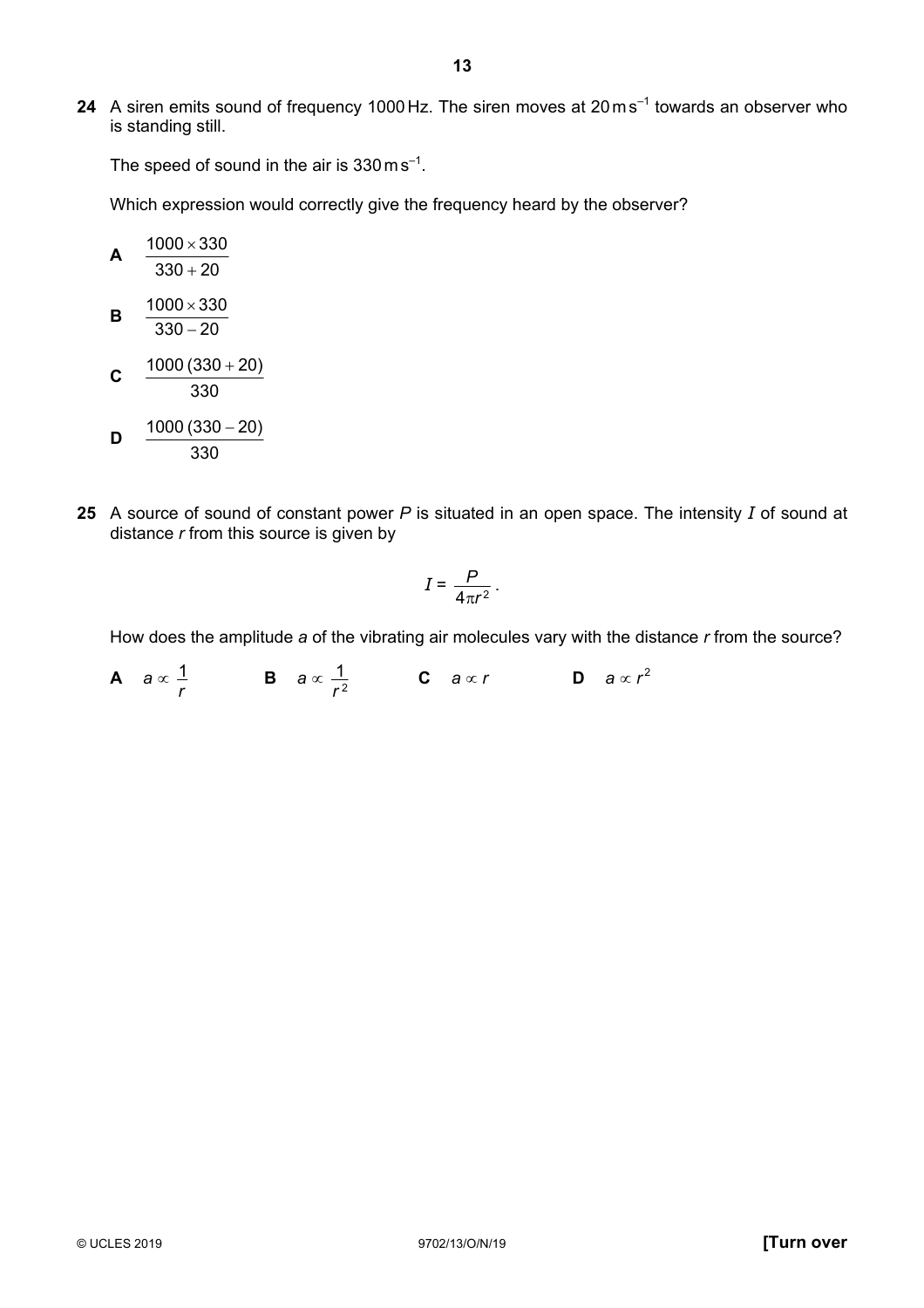**26** In an experiment to demonstrate a stationary wave, two microwave transmitters, emitting waves of wavelength 4 cm, are set facing each other, as shown.





A detector is moved along a straight line between the transmitters. It detects positions of maximum and minimum signal. The detector is a distance *d* from the left-hand transmitter.

Assume that both transmitters are at antinodes of the stationary wave.

Which row gives a value of *d* for a maximum and for a minimum?

|    | value of d for<br>a maximum/cm | value of d for<br>a minimum/cm |
|----|--------------------------------|--------------------------------|
| Α  | 46                             | 48                             |
| B  | 47                             | 48                             |
| C. | 48                             | 47                             |
| D  |                                |                                |

**27** The graph shows how the height of the water surface at a point in a harbour varies with time *t* as waves pass the point.



What are *p* and *q*?

| А | displacement | period     |  |
|---|--------------|------------|--|
| в | displacement | wavelength |  |
| С | amplitude    | period     |  |
| n | amplitude    | wavelength |  |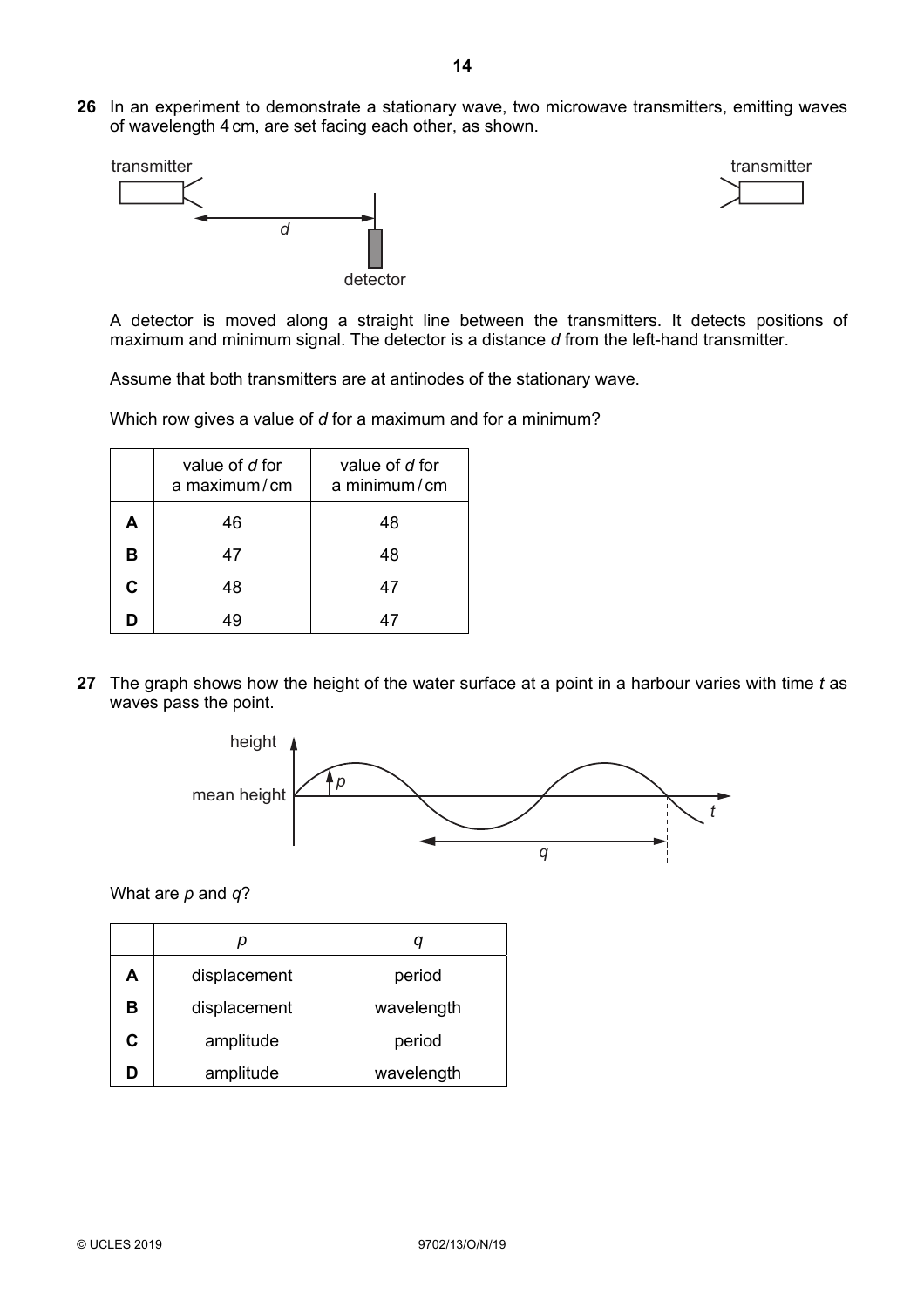**28** The diagram shows a sketch of a wave pattern over a short period of time.



Which description of this wave is correct?

- **A** The wave is longitudinal, has a wavelength of 20 cm and is stationary.
- **B** The wave is transverse, has a wavelength of 20cm and is stationary.
- **C** The wave is transverse, has a wavelength of 40cm and is progressive.
- **D** The wave is transverse, has a wavelength of 40 cm and is stationary.
- **29** The double-slit experiment demonstrates interference between two coherent sources of light waves. In the diagram, the curved lines represent wavefronts.

At which point does complete destructive interference (a minimum) occur?



**30** Light of wavelength 567 nm is incident normally on a diffraction grating. The grating has 400 lines per mm. A number of diffraction maxima are observed on the far side of the grating.

What is the angle between the second-order maximum and the third-order maximum?

**A** 13.1° **B** 13.9° **C** 15.9° **D** 27.0°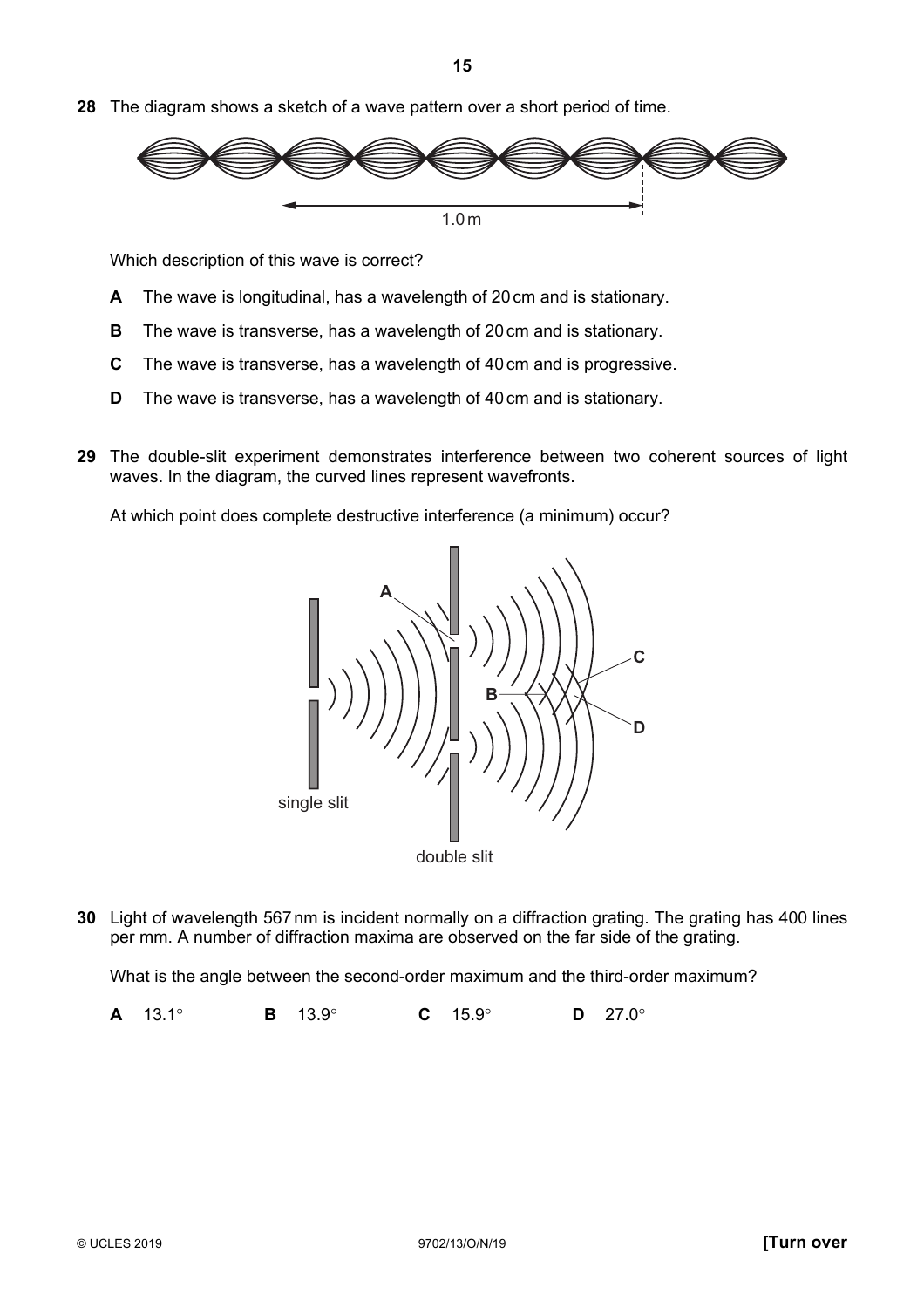**31** The diagram shows the electric field pattern between two opposite and unequal point charges P and Q.



Which statement about the charges is correct?

- **A** P is negatively charged and has a smaller charge than Q.
- **B** P is negatively charged and has a greater charge than Q.
- **C** P is positively charged and has a smaller charge than Q.
- **D** P is positively charged and has a greater charge than Q.
- **32** A uniform electric field is represented by five horizontal field lines.



P and Q are two points in the field. The field causes a positively charged particle in a vacuum to move from P to Q.

Which statement must be correct?

- **A** The acceleration of the particle between P and Q is increasing.
- **B** The kinetic energy of the particle at P is the same as the kinetic energy of the particle at Q.
- **C** The force on the particle at Q is greater than the force on the particle at P.
- **D** Work is done on the particle as it moves from P to Q.
- **33** A metal electrical conductor has a resistance of 5.6 kΩ. A potential difference (p.d.) of 9.0V is applied across its ends.

How many electrons pass a point in the conductor in one minute?

**A**  $6.0 \times 10^{20}$  **B**  $1.0 \times 10^{19}$  **C**  $6.0 \times 10^{17}$  **D**  $1.0 \times 10^{16}$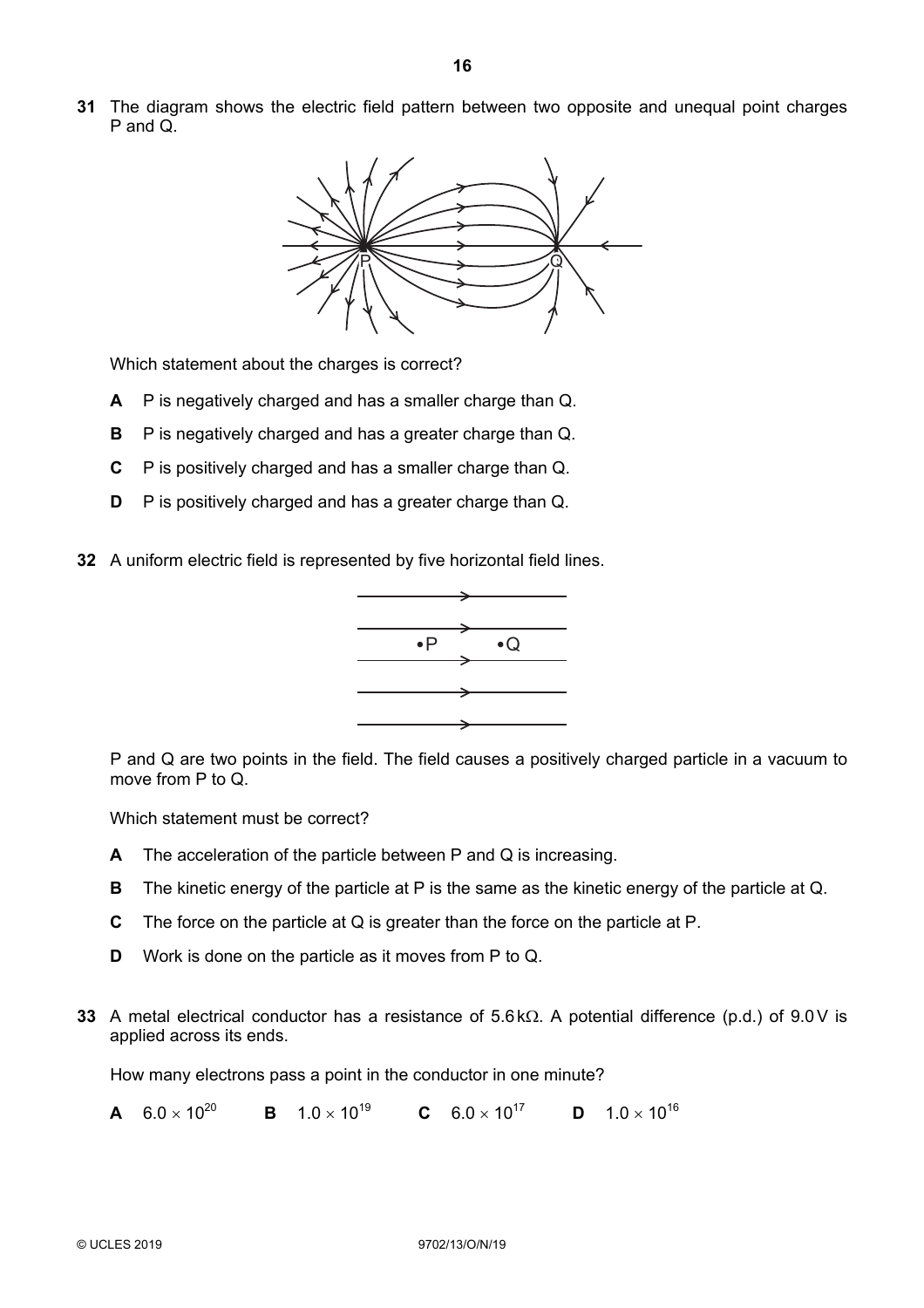**34** A battery of electromotive force (e.m.f.) 12V and negligible internal resistance is connected to three resistors, each of resistance 6.0 $\Omega$ , as shown.



What is the power dissipated in resistor R?

- **A** 2.7W **B** 6.0W **C** 11W **D** 24W
- **35** A box containing two electrical components is connected into a circuit.



The variable resistor is adjusted and measurements are taken to determine the *I*–*V* characteristic for the box, as shown.



Which arrangement of two electrical components in the box would create the best fit to the measured *I*–*V* characteristic?

- **A** a filament lamp and a fixed resistor in parallel
- **B** a filament lamp and a fixed resistor in series
- **C** a semiconductor diode and a filament lamp in parallel
- **D** a semiconductor diode and a filament lamp in series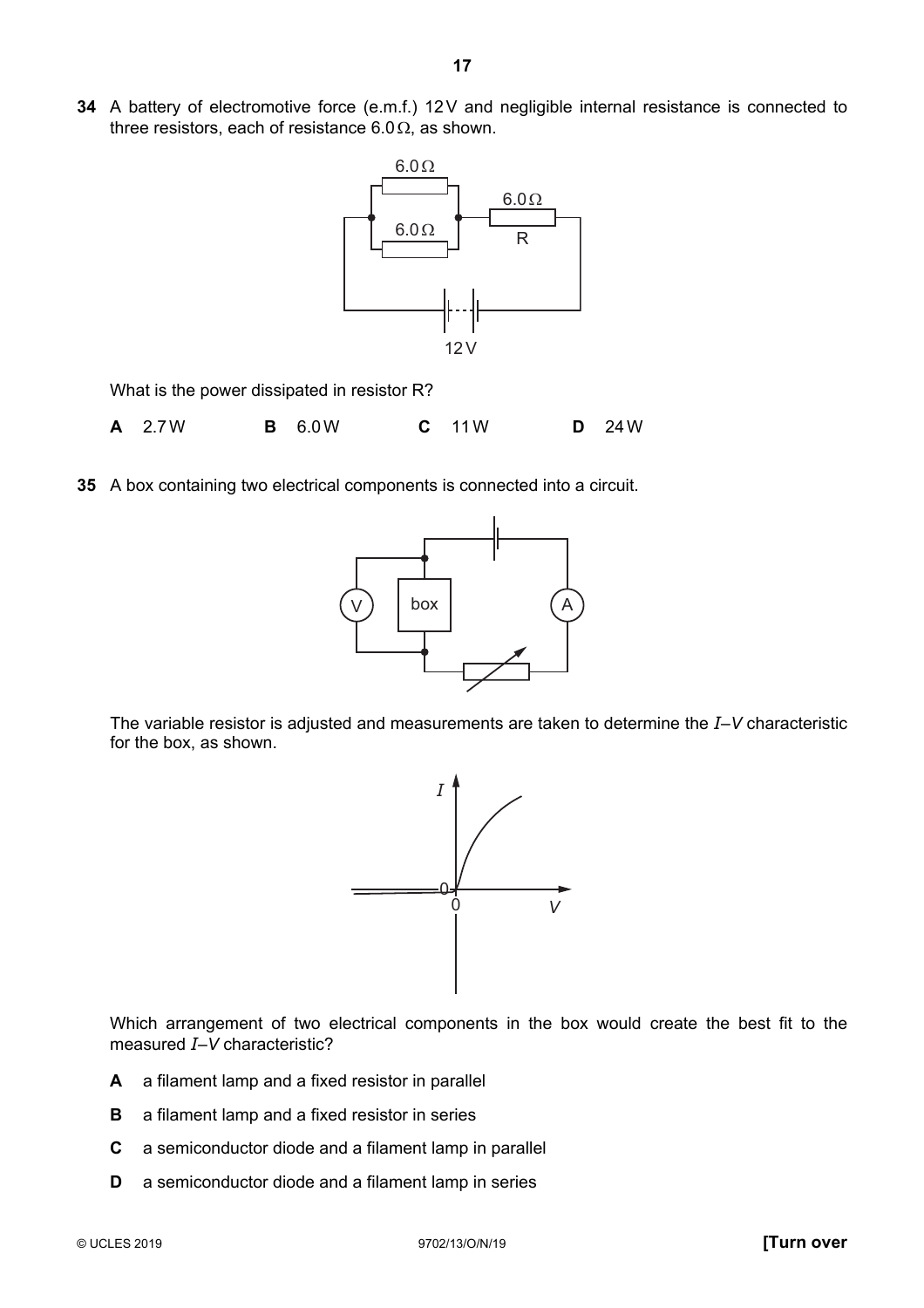**36** A cell of internal resistance 0.5Ω is connected to a fixed resistor of resistance 10Ω.

The resistance of the resistor is changed to 20 $\Omega$ .

Which statement is **not** correct?

- **A** The current in the circuit will halve.
- **B** The e.m.f. of the cell will remain constant.
- **C** The power dissipated by the fixed resistor will decrease.
- **D** The terminal p.d. of the cell will increase.
- **37** Which row correctly describes Kirchhoff's laws?

|             | Kirchhoff's first law                                                                                                    | physics principle<br>applied for first<br>law | Kirchhoff's second law                                                                                                    | physics principle<br>applied for<br>second law |
|-------------|--------------------------------------------------------------------------------------------------------------------------|-----------------------------------------------|---------------------------------------------------------------------------------------------------------------------------|------------------------------------------------|
| A           | The sum of the<br>currents entering a<br>junction equals the<br>sum of the currents<br>leaving the junction.             | conservation<br>of charge                     | The sum of the e.m.f.s<br>around any closed loop<br>in a circuit equals the<br>sum of the p.d.s around<br>the same loop.  | conservation<br>of energy                      |
| в           | The sum of the<br>currents entering a<br>junction equals the<br>sum of the currents<br>leaving the junction.             | conservation<br>of energy                     | The sum of the e.m.f.s.<br>around any closed loop<br>in a circuit equals the<br>sum of the p.d.s around<br>the same loop. | conservation<br>of charge                      |
| $\mathbf C$ | The sum of the e.m.f.s<br>around any closed<br>loop in a circuit equals<br>the sum of the p.d.s<br>around the same loop. | conservation<br>of energy                     | The sum of the currents<br>entering a junction<br>equals the sum of the<br>currents leaving the<br>junction.              | conservation<br>of charge                      |
| D           | The sum of the e.m.f.s<br>around any closed<br>loop in a circuit equals<br>the sum of the p.d.s<br>around the same loop. | conservation<br>of charge                     | The sum of the currents<br>entering a junction<br>equals the sum of the<br>currents leaving the<br>junction.              | conservation<br>of energy                      |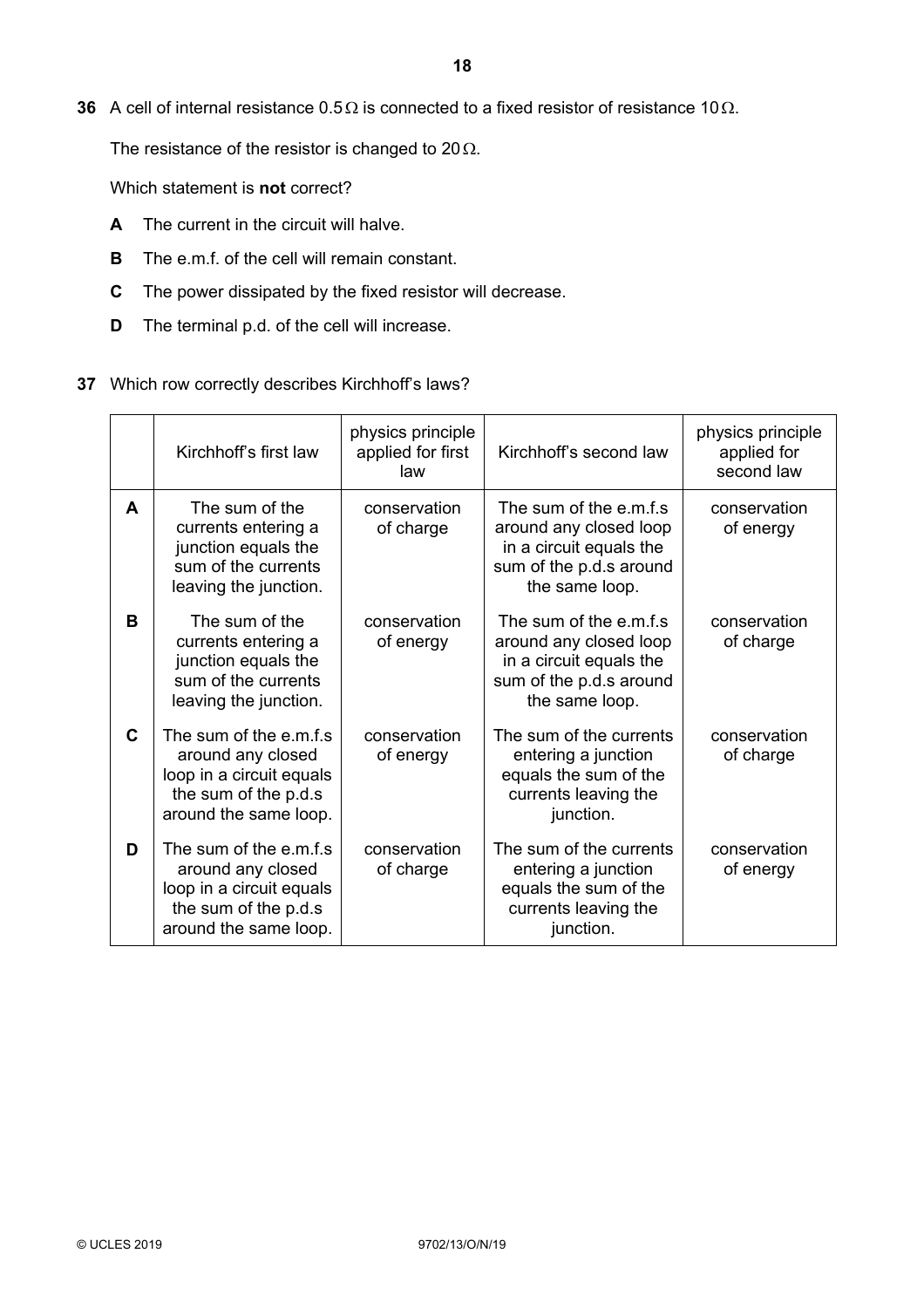**38** In the circuit shown, all the resistors are identical.



The reading  $V_1$  is 8.0V and the reading  $V_2$  is 1.0V.

What are the readings on the other voltmeters?

|          | $V_3/V$ | $V_4/V$ |  |
|----------|---------|---------|--|
| A        | 1.5     | 1.0     |  |
| B        | 3.0     | 2.0     |  |
| C<br>4.5 |         | 3.0     |  |
| D        | 6.0     | 4.0     |  |

**39** A radioactive nucleus emits an  $\alpha$ -particle or a  $\beta$ <sup>-</sup> particle, creating a product nucleus.

Which decay could create the product nucleus stated?

|   | radioactive nucleus | decay    | product nucleus  |
|---|---------------------|----------|------------------|
| А | $^{226}_{88}$ Ra    | $\alpha$ | $^{224}_{86}$ Rn |
| в | $^{238}_{92}$ U     | $\alpha$ | $^{242}_{94}$ Pu |
| C | $^{228}_{88}$ Ra    |          | $^{228}_{87}$ Fr |
|   | $^{231}_{90}Th$     |          | 231 <sub>D</sub> |

- **40** Which statement is correct?
	- **A** Electrons and neutrinos are fundamental particles.
	- **B** Electrons and neutrinos are hadrons.
	- **C** Protons and neutrons are leptons.
	- **D** Protons and neutrons are quarks.